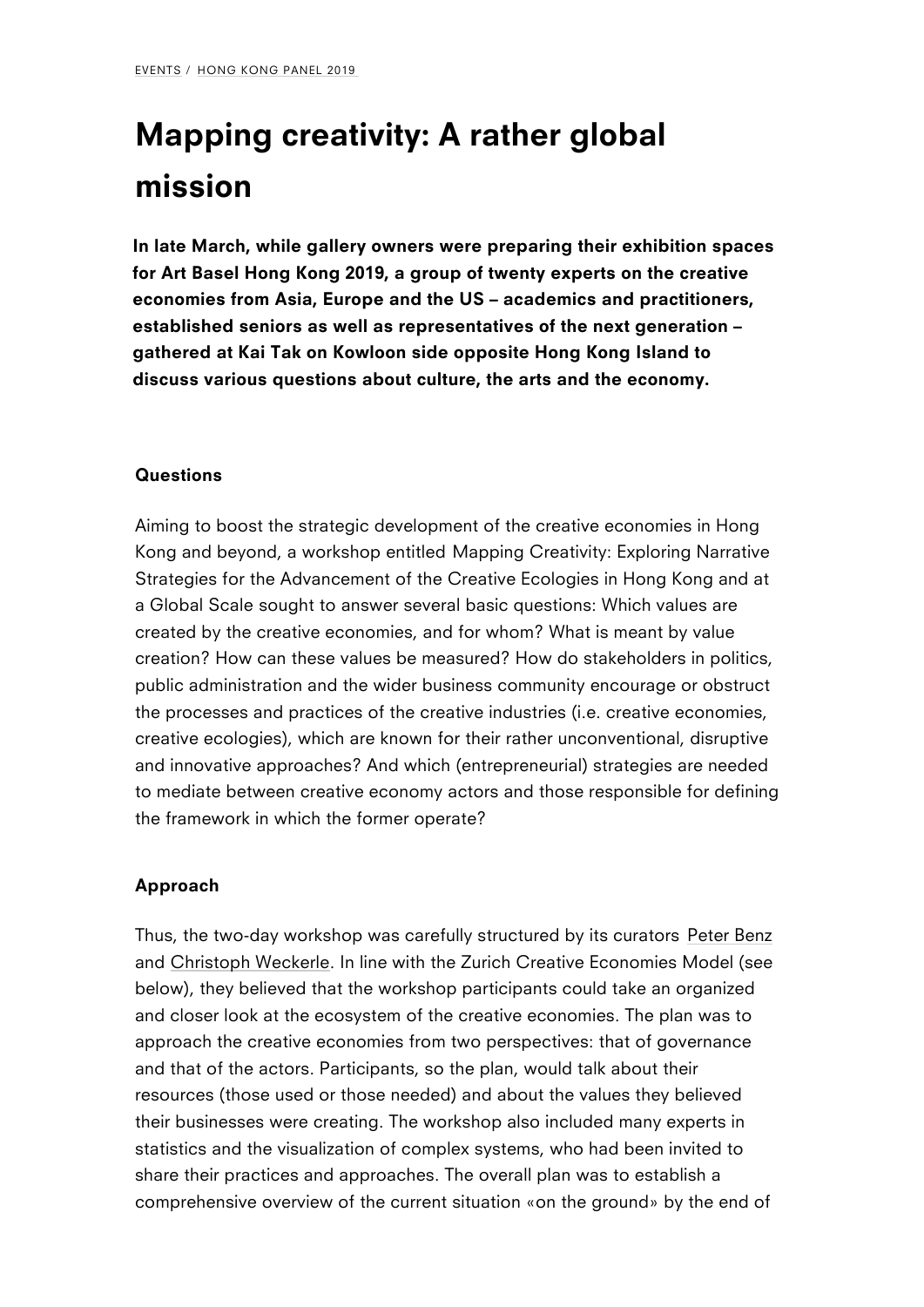the two days.



## Findings

In the end, the workshop produced more open questions than clear cut answers, as the insights gained transcended the linear structures of the workshop and did not apply solely to Hong Kong. What became clear instead was just how dynamic, unsteady, flexible, sensitive — and global — the different phenomena characterizing the creative economies — governance and actors, resources and values, creation and strategies — are. What follows tries to illustrate the intertwined aspects of the ongoing discussion about the creative economies.

Governments want to profit from the sexiness of creativity. Be it Berlin, London, Zurich or Hong Kong: Governments seem to be attracted by the significance and sexiness of keywords like "creative," "arts," and "culture." Or as a Hong Kong-based museum communications expert puts it: "The government likes the fame that comes with these terms — especially since Shanghai is threatening. Shanghai has just demonstrated how to very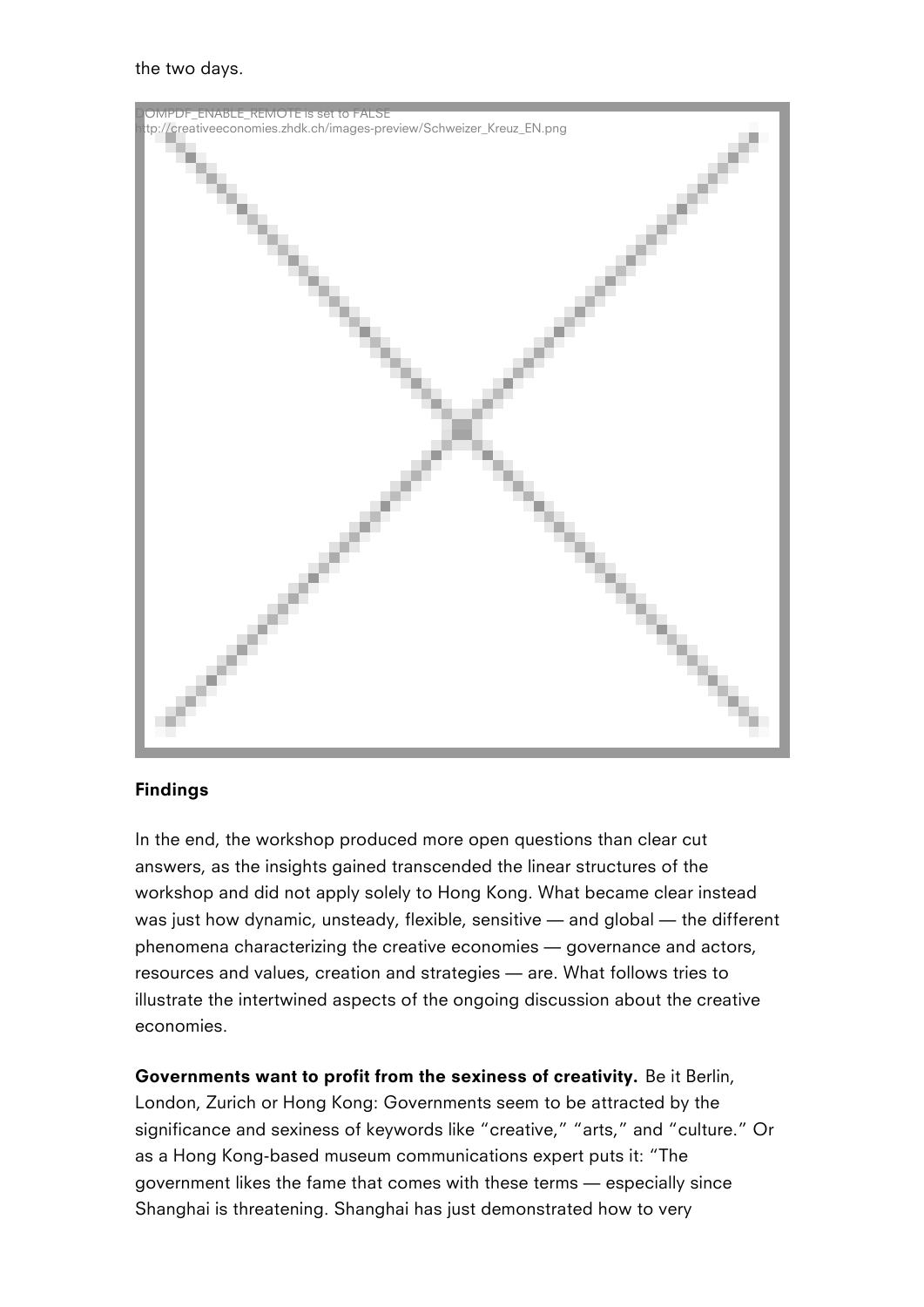development plan. While governments seem willing to push the industries, they seem to lack an understanding of how to do so.

Governments need funding oTreemtsatlike. creative economy, creative industries, creative cluster or creative ecologies t helpful to grasp, structure and measure creativity as a key con none of the governments of the countrieMsaprepioners Geneteat divaity the workshospeem to know how to spend their budget within the sector budgets be spent on activities in culture, in society, in art or in Commenting on his insights from running a workshop with the ci during which some new tendencies in funding strategies became Christoph We chose eves: First, the common four-year plans could complemented by short-term plans in order to offer some variati money and studios as resources could be extended to infrastruc [network-base](http://www.creativeeconomies.com/people/)d structures like mentoring or coaching. Third, gov will be less needed in the future, since we are all becoming our through using tools like algorithms or rankings. Finally, artists accept narrow and strict funding applications any longer, since and less willing to depend on or to subject themselves to govern restrictions.

Economic value needs to be translated and diversified for governments. In most countries, the only government assessment criteria for  $d$ importance of the creative industries still seems to be economic measured in terms of economic or technological value and repre employment and turnover figures. Governments want and need to in sector development not only the Hong Kong government but also any other government. Therefore, the economic value of t economies and of creativity needs to be translated into a differe promote understanding among politicians and policy makers. One approach might be zooming in, i.e. to illustrate the ecosystem economies with role models and case studies.

Unzip core values with lighthouse projects and risky projects. Demonstrating the significance of processes and practices withi economies requires highlighting field-specific needs (e.g. funding). lighthouses and submarines need toChbiestiodpehm tWreecoker Alse explains: Lighthouses, i.e. success stories, are sexy projects. risky projects based on experiments, trial and error, uncertainty outcomes.

As a player, use a mixed strategy for (not) dealing with governm possible focus would be to change the current system from outs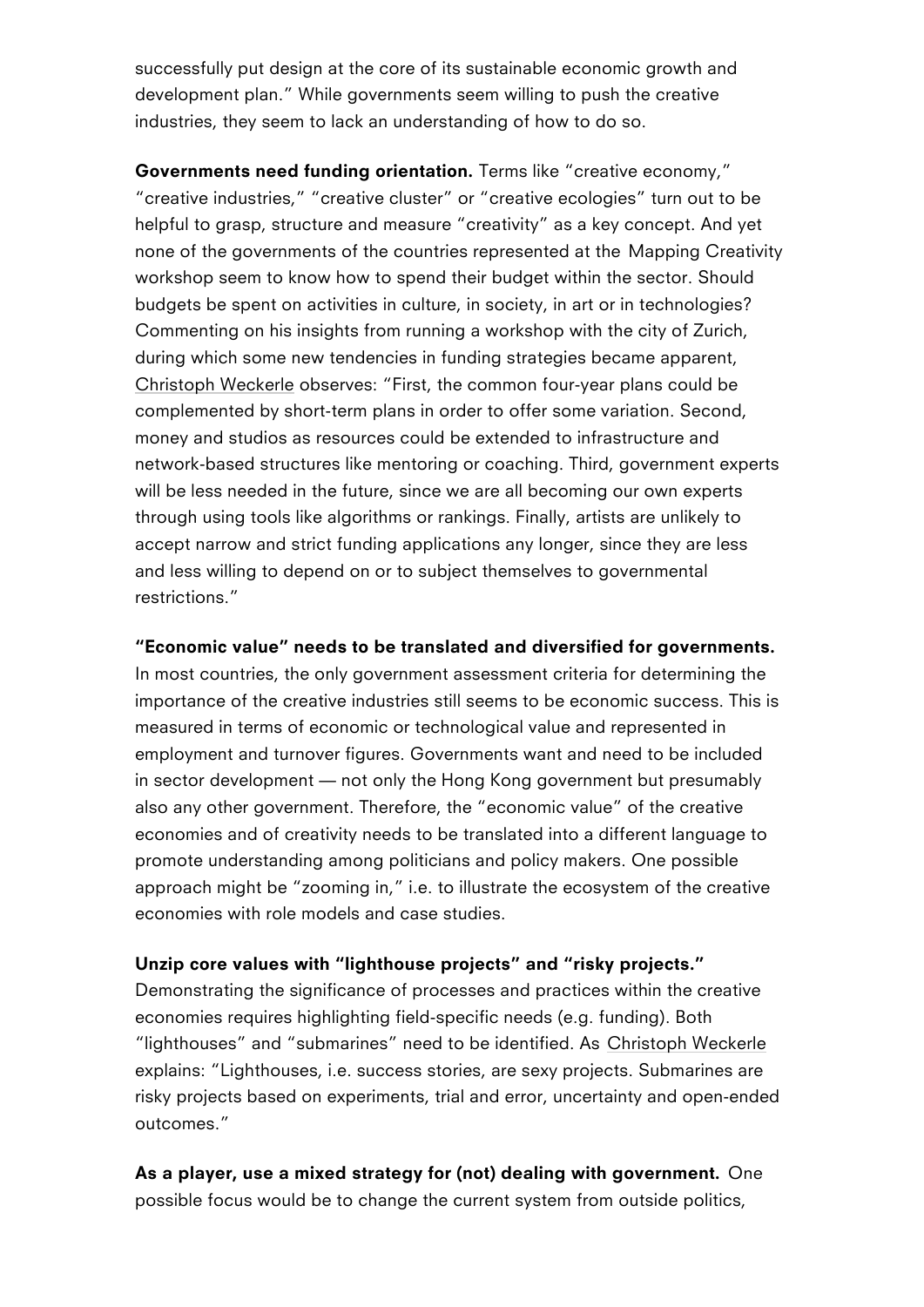in Hong Kong) or by activating social change through social mov protest mar**Mhes**ael Leunneong Kong). Another would be to reinve the governmental brief for pushing the cre[ative ec](https://www.ourhkfoundation.org.hk/en/node/1170)onomies. This in German  $Q$ , h  $m$  is to ph Bare k persual state when the government asked me to promote th[e eleven s](https://studioleung.com/)ubmarkets, I realized that the action takes these submarkets. So I changed the brief and framed eleven exp settings t[o demonstra](https://kreativ-bund.de/team/christoph-backes)te that a market-based conception of the c industries no longer fits.

#### Use mappindapping, as the examples JoornenseDhat, eRdeolsnyan

PageD, esmond, Beiraldine Boodiaurent Gutischrowz is a useful tool to identify not only the facts about the creative industries, relations, alliances and interaction[s with ot](https://www.nesta.org.uk/team/john-davies/)[her in](http://www.creativeeconomies.com/people/)dustries. This [visu](http://www.creativeeconomies.com/people/)[alizing t](https://www.wipo.int/meetings/en/2007/ip_ind_ge/bio/hui.html)[he creativit](https://www.arch.hku.hk/staff/arch/borio-geraldine/)y [of neighborh](https://www.sd.polyu.edu.hk/en/meet-our-staff/laurentgutierrez)oods, brands, activities, or cities. It captures countries, regions, narrow streets or high-ris to evaluate or represent any random phenomenon, pattern, conte which need neither be accurate nor real, but can follow a partic Mapping, therefore, is a tool for changing our mindset about any subject and for developing narratives. The eMappies presented at Creativity words monstrated that mapping is a practice that no lo depends on the map as an artifact, but is itself a context that li continues to unfold stories. For our needs, mapping might help what creativity really is, how creative activity can be measured, sector skills are needed as well as how creative activity change Mappings can have a central role in handling sector complexity clarify the corresponding debates. Either the content or the con will reflect user-experience.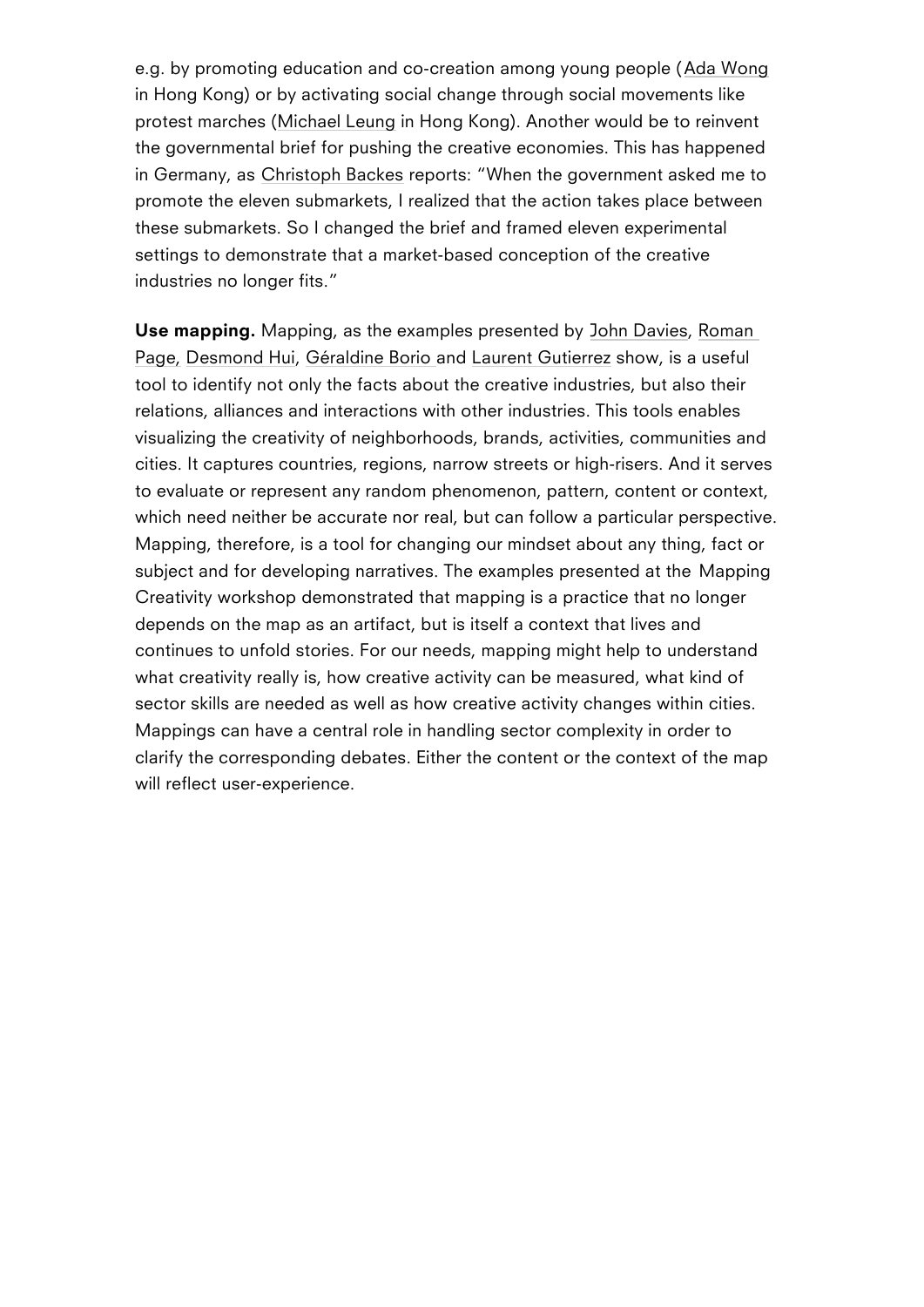

Be it innovation in healthcare or digital democracy: Nesta's mappings reveal that some creative activity has moved online, that skills requirements need to be understood from job adverts and that creative activity in cities can be located by geo-coding listing data.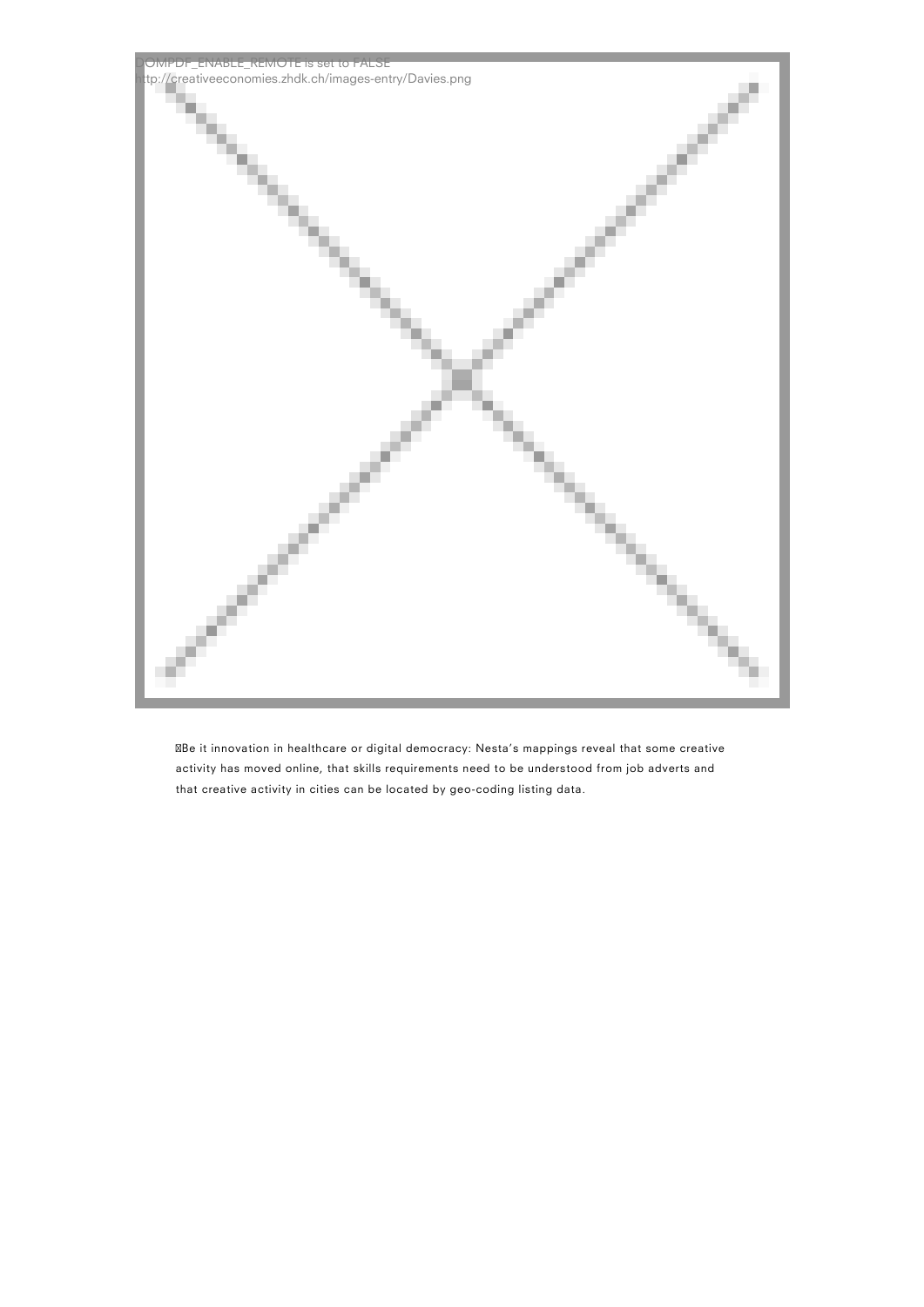

Géraldine Borio invented new data researching the urban interaction within the small, narrow, unregistered and unmapped lanes and alleys running between Hong Kong's extremely densely built high-risers …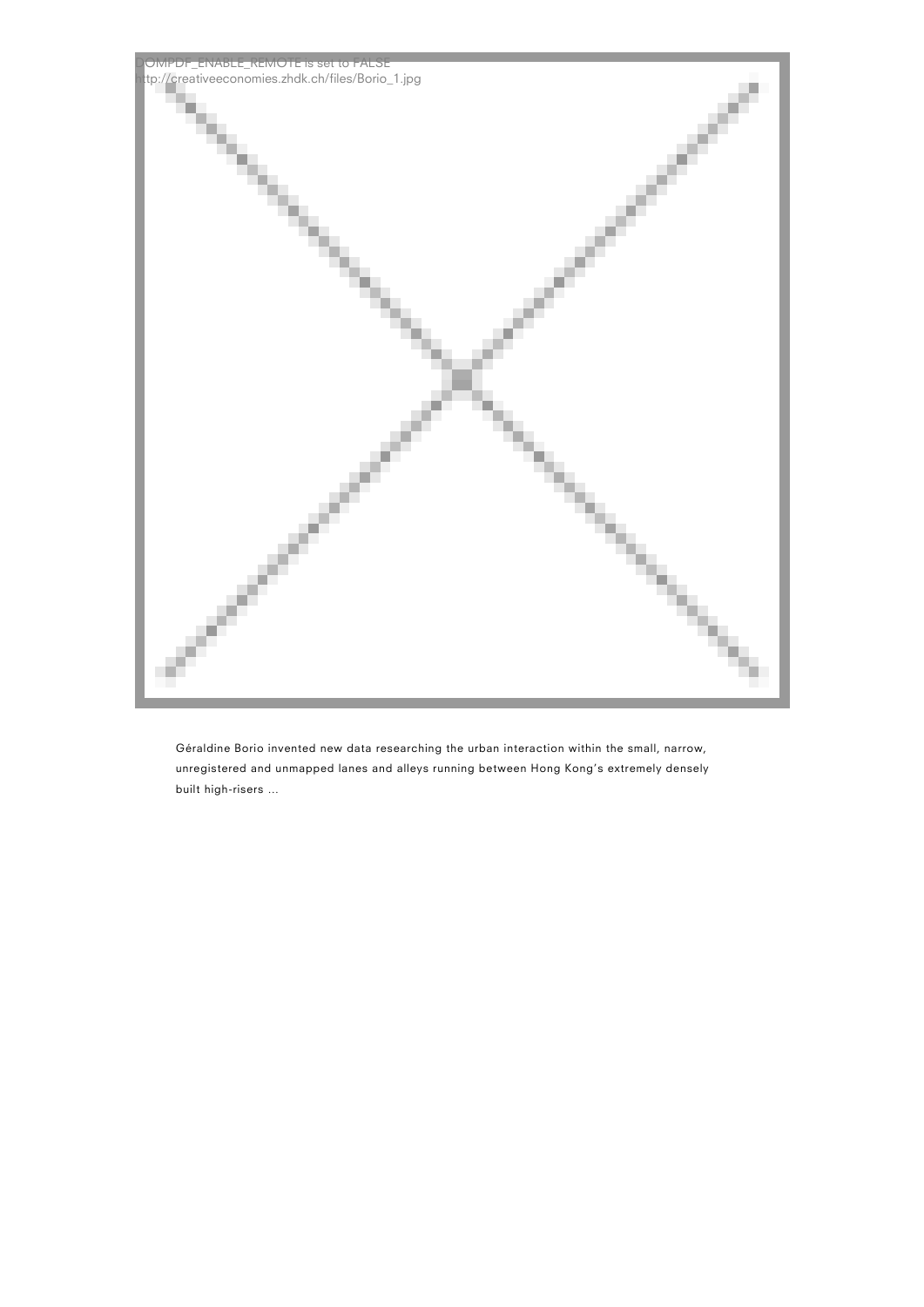& Borio used black-and-white drawings, diagrams and plans, color and black-and-white photographs to visualize the patterns and repetitions of how people in Hong Kong occupy the city s in-between spaces.

Creativity-related skills ought to hibe Uneique drekding dom turns out to be exceptional in many ways and we can learn from its examp and this is rare compared to governments worldwide does it ma Department for Digital, Culture, Media and Sport (DCMS), but it recently identified the creative industries as a priority area in t industry strategy. This is largely due to the work of Nesta, the foundation, which operates independently of Mtahpep grogy ernment. At Creativity wo, relation  $D$  a, view seconomic researd the steal ow at discussed some of the findings gained from mapping web-based media data of the sector: The creative industries are diverse an they mirror t[he centra](https://www.nesta.org.uk/team/john-davies/)l role of human tale[nt; t](https://www.nesta.org.uk/)hey are spatially of interact with the existing cultural stock; and they exhibit highly and the impacts of the digital revolution (e.g. distribution, crea

Young practitioners need to be supported with upscaling their b The career stories of freelancers and fDebeeSshamke Susi Law, Jane Ngs well as their insights into their motivations, incentive and practices, teach us about their astonishing ability to reinve their practices, their careers, their bu[sinesses](http://www.debesham.com/about) and their produc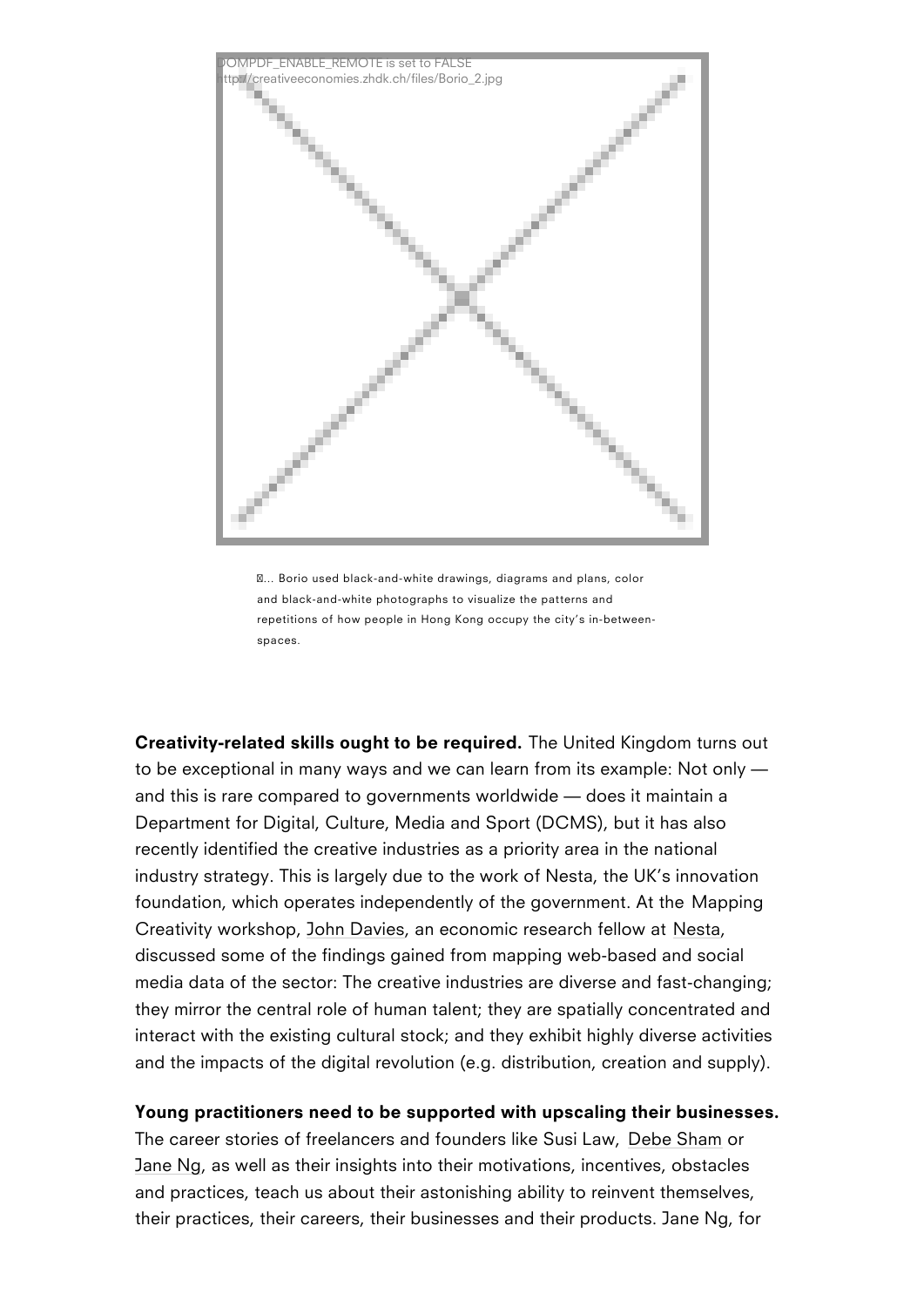«trying to save the company». Although she is «more and more give up», she cannot help but experiment with new ideas. She and launched her own label and shop in 2014. She struggled not business started, but also to develop it. She scaled up, scaled locally then globally, had pop-up-stores, a permanent store, ma online store & Only to realize: Hong Kong is just not that much city as one might think. One has to go to Paris or Milan. What entrepreneurs like Jane need would be funding to build or keep pathways alive, but most of all to help them sustain and grow th

DOMPDF\_ENABLE\_REMOTE is set to FALSE http://creativeeconomies.zhdk.ch/files/Jane\_2.jpg

Even though Jane Ng s label is a lighthouse project, it nonetheless could use so The fashion business is based on twice-yearly shows of upcoming collections inclu styles. We literally have to reinvent the label twice a year. And Hong Kong, in com Paris, isn t fashion city enough to break through with a label. Despite the effort ar put into it, we don t see any future.

Overcoming the state of «being behiPhedt» ertaBkeekmaszteilm Ye.ong , Reds CheonMgichael Leaugnrgee: Hong KoAndga, Waosnstgates, is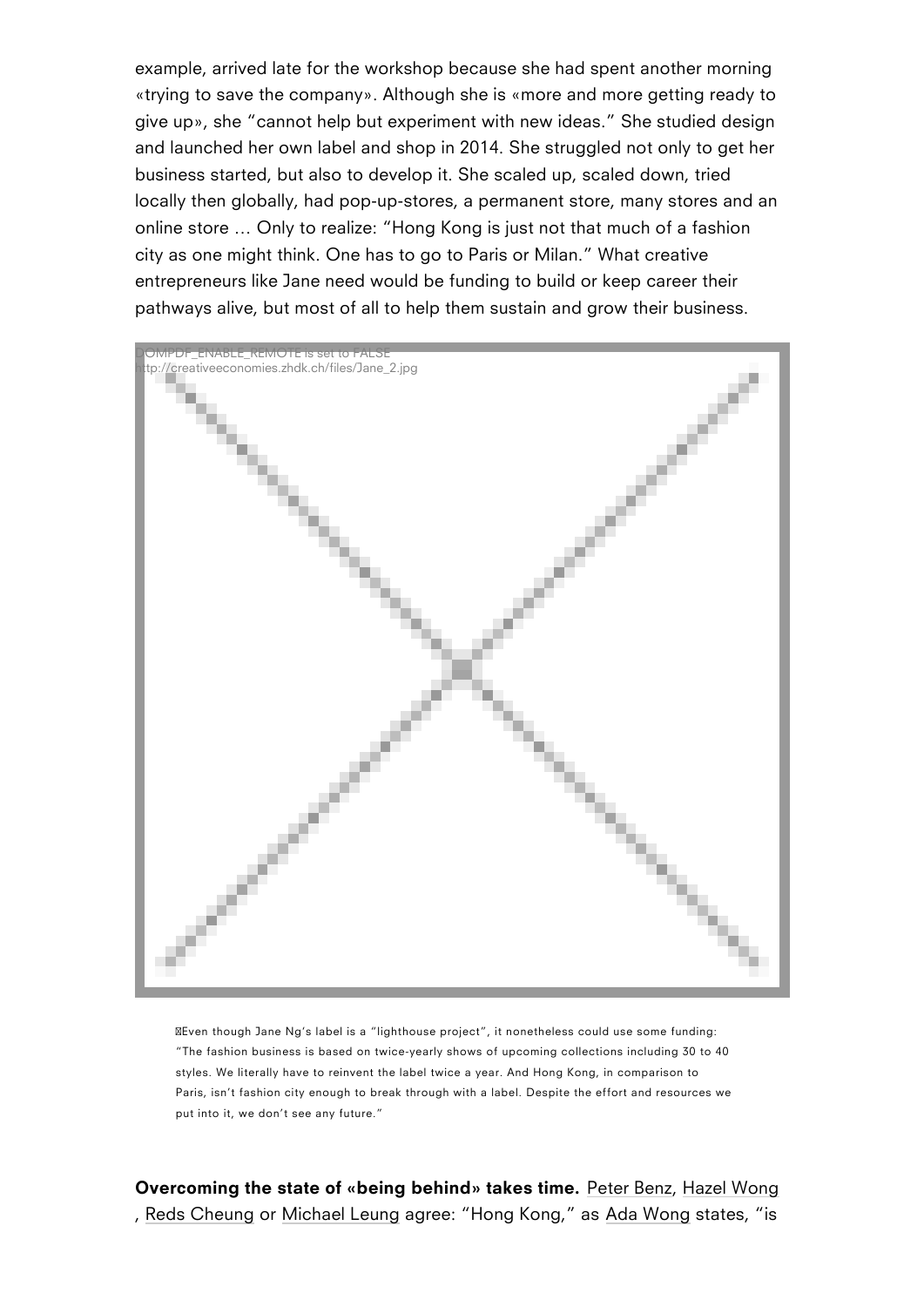a little behind." The working conditions within the city's creative economies "are rather precarious than growing; the view on the arts and culture is rather narrow and traditional than dynamic." Or: "Important representatives from the government or the artists union are not attending the workshop." Reds Cheung, an art teacher during the day and an artist during his spare time, observes: "Art teachers are being undervalued — and so, too, therefore is being creative and practicing art within the educational system." During the workshop the participants learn about political censorship as well as traditional role models in Hong Kong, in which women are allowed to study art, but are not supposed to work, while men are not allowed to study art, but are supposed to go into finance. Even though Peter Benz has some good news about the unproportional increase in the number of creative graduates: "Creative graduates increased by 220 % between 2001 to 2015. At the same time graduates all over Hong Kong increased by 42 %."



Reds Cheung, an artist and art teacher about Hong Kong art education: "My students are highly limited … because all they learn from early on is the technique of assembling existing pictures."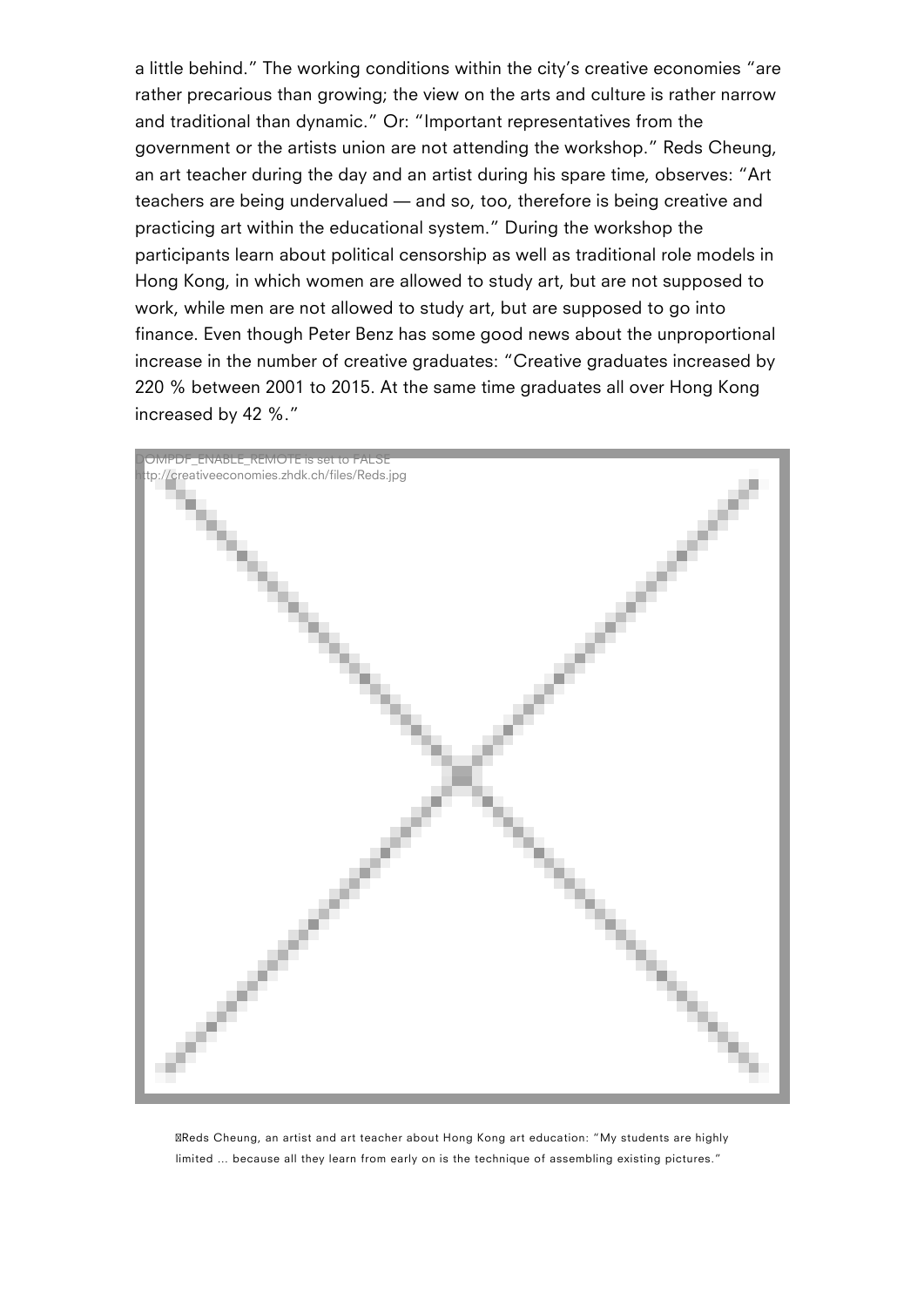Artist do know Laishtoetning to careerKipmagths l $\operatorname{Sel}_N$  as  $\operatorname{H}_N$  and  $\operatorname{Rel}_N$ Wickert esveals how artist strategies can lead into managing and creative activity rather than being creative oneself. Both examp competencies developed during [creative p](https://www.kingsleyng.com/wp/)r[ocesse](https://www.zhdk.ch/person/151106)s including the [of try](https://www.zhdk.ch/person/151106)ing out, repeating, adjusting, structuring and re-structurin materials are closely related to leadership skills. Leadership, activity, is also framed and constrained by resources (funds, la or material). Both require the ability to change directions, to pr to motivate teams.

DOMPDF\_ENABLE\_REMOTE is set to FALSE http://creativeeconomies.zhdk.ch/images-entry/What-do-artists-know.gif

Hartmut Wickert refers to Frances Whitehead (2006), a civic practice artist who brings the methods, mindsets, and strategies of contemporary art practice to the process of shaping the future city.

About the workshop

Seeking to boost the strategic development of the creative and industries in Hong Kong and beyond, the Academy of Visual Arts Baptist University (AVA, HKBU) hosted the Mapping Creativity w was co-curated by AVA s Associate Director Peter Benz and its researcher-in-residence Christoph Weckerle from Zurich Univers The workshop was informed and supported by the CreativeEcono